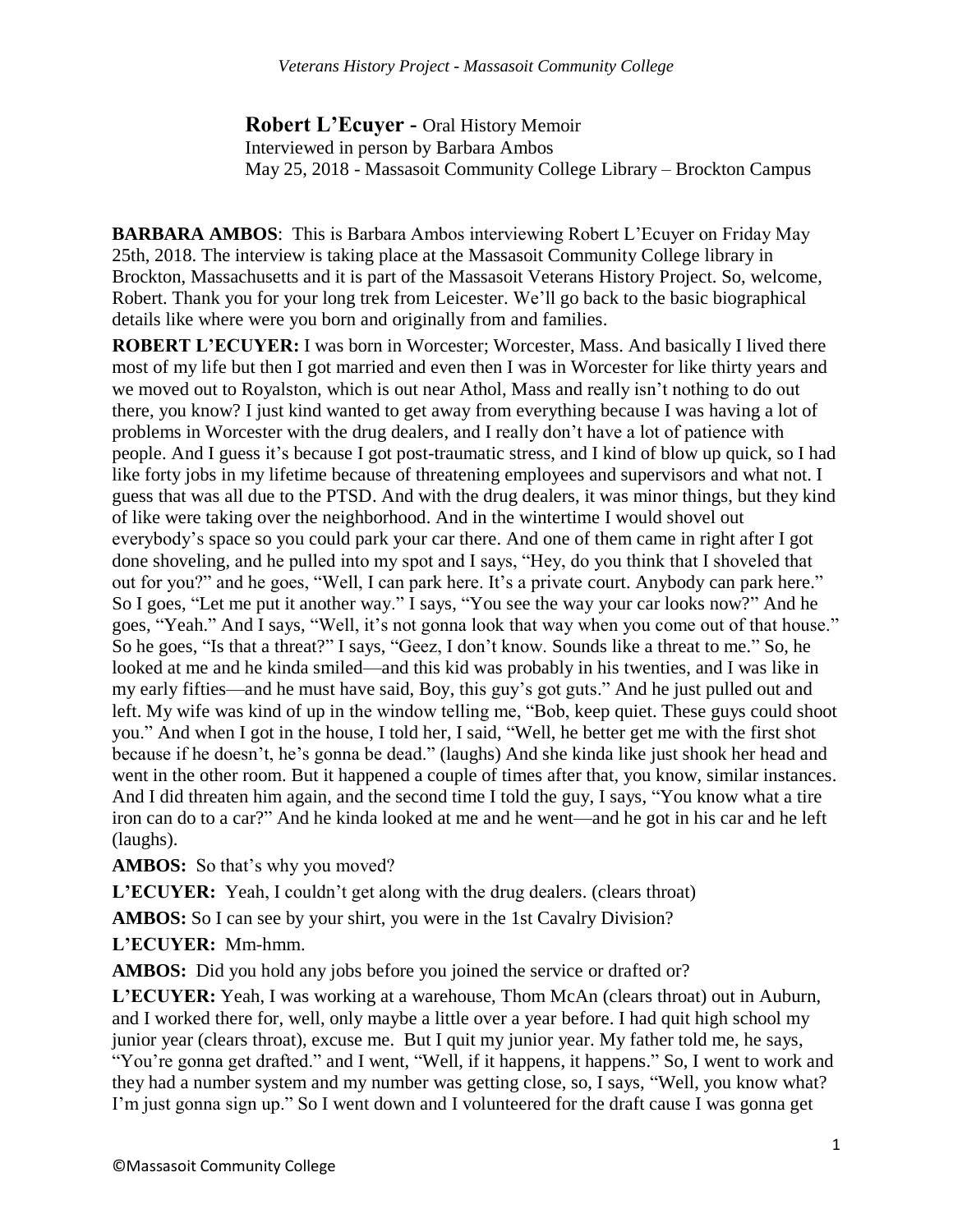drafted anyway. Recruiters lie to you because my best subject in school was math, and the test was very simple, it was like straight math, a little algebra, you know? So I got a hundred on it and he told me he'd get me in finance. So I says, "Alright." So I was gonna sign up for three years, and he goes, "Well we have another program here; it's a volunteer for the draft and you only have to do two years." I says, "Well, am I gonna get the same job?" And he says, "Yes." That's where he lied. So, anyway, I came home—my father was in World War II—and he said, "How'd you make out?" And I says, "Well," I says, "He told me he's going to get me in finance." So he says, "You get that in writing, son?" I goes, "Well, no." He goes, "I hate to tell you this, but you're not gonna be in finance."

So, I went to basic training. We had a Spanish TI and he kept yelling, "You're all gonna be eleven-B ten (11B10), which didn't mean nothin to me—I didn't know—nineteen years old, I don't know what the Hell eleven-B ten is. So, eventually when I graduated, I looked at the board and it said Bob L'Ecuyer, eleven-B ten, Infantry School. So that's when I knew the recruiter lied to me. So, I ended up in the infantry, (laughs) which is probably one of the worst jobs you can have (laughs). But, I don't know, it is what it is, I guess.

#### [0:6:00]

AMBOS: It's important. So, when was that?

**L'ECUYER:** That was in sixty-eight.

**AMBOS:** Sixty-eight. So that was in the heat of—

**L'ECUYER:** I went in August, sixty-eight, I think. Probably the end of sixty-eight. I went to Vietnam in sixty-nine, February of sixty nine to February of seventy.

AMBOS: So the two years is some basic training and then a year overseas?

#### [0:6:32]

**L'ECUYER:** Yeah, and I still had seven months (clears throat) to do when I got back. I actually wanted to extend my year. If you extended—I think I would have to extend like thirty-seven days or something—I wouldn't have to do my last six months. So, I extended, but when I extended, I'd planned on getting a rear [U.S. Army Rear-D or Rear Detachment] job because that's what happens on the old timers; they all go and work on the RCs? have to stay out in the jungle, you know? So, I got malaria near the end of my tour, so now I'm in Camron Bay with malaria, and by the time I got back, all the rear jobs are gone. So they said, Well you still can extend for 37 days, but you have to spend it out in the bush. I goes, "You know, it only takes one day out in the bush to get killed." I says, "I'm lucky I'm here for the twelve months." And I did get wounded once, but it was actually back in the LZ [landing zone]. It was supposed to be a three-day rest, and they rocketed and mortared the LZ, so I was in a bunker and I grabbed the machine gun, I ran up on top of the bunker, and just as I went out and around, a mortar round hit about ten feet away and I got a little scar on my neck here and a piece of shrapnel there, I don't know if you can see it or not.

#### **AMBOS:** Oh yeah.

**L'ECUYER:** Then I had a piece go in the back of my head, but that one there is—I guess it worked its way out. I guess that's what happens over the years sometimes it starts coming out of you, you know? But, that one there I had removed because it was pinching a nerve in my neck. But it was a superficial wound, nothing big. The medic just patched it up and they sent me out back in the jungle the next day (laughs). But that's the way it is in Vietnam. Even when I got malaria, our company had a policy where they would not medivac you out, even though they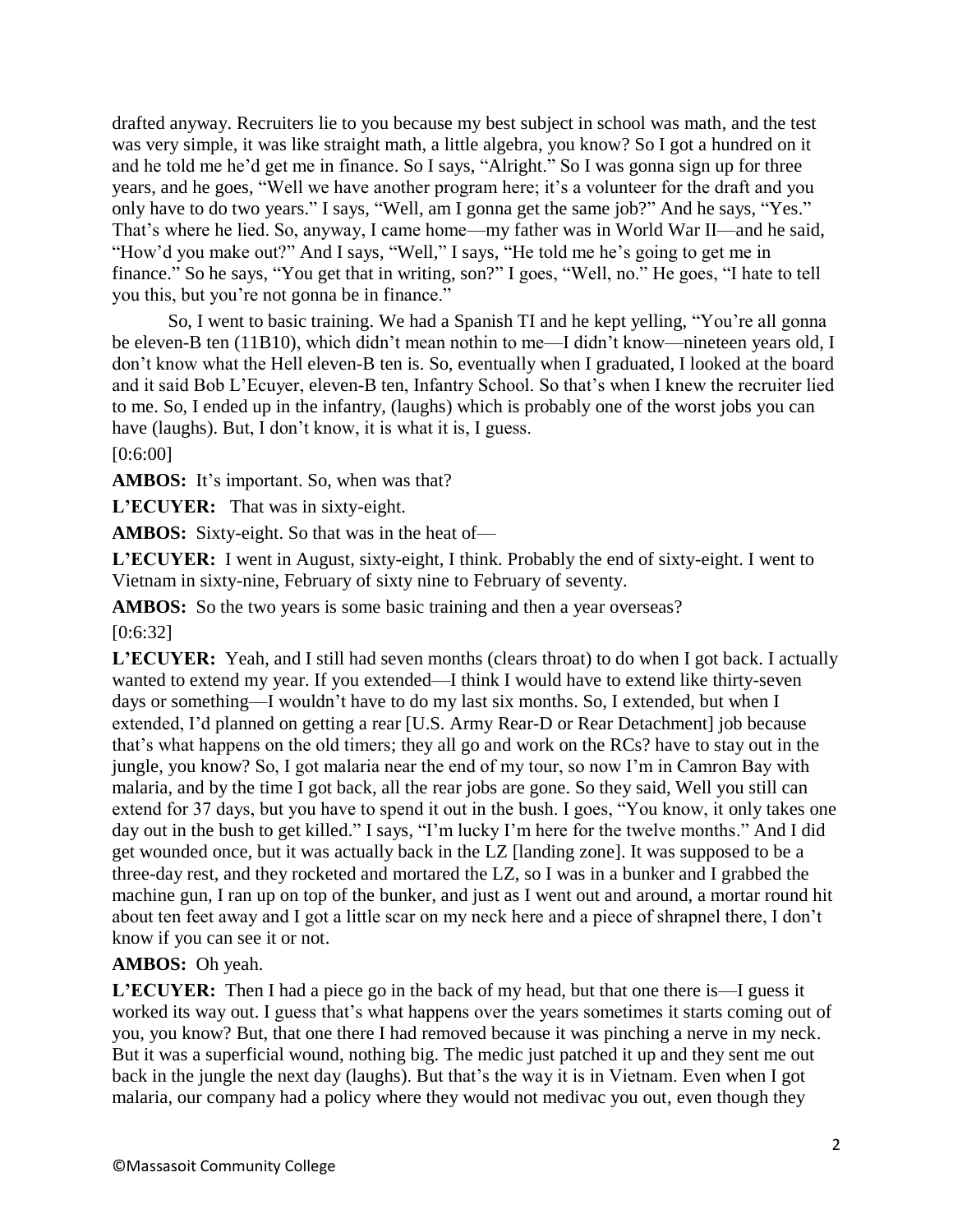knew you had malaria. They wouldn't medivac you out unless you had a 104 temperature. So, they took my temperature; it was 103-point something, and of course I'm carrying a seventypound pack and a machine gun and I only weighed 145 pounds, right? And I'm kind of like delirious because of the humidity and the heat and I'm bumping into trees, and finally they took everything off me—my pack—everybody was carrying something of mine, and they took my machine gun, they handed me an M16 and two bandoliers of ammo just in case we got in a fire fight, and which I would have been useless because I could barely see and everything was—so they said, Ok, so keep going. So we kept going and eventually I banged into a couple of more trees, and the medic took my temperature. He says, "Alright, call the medivac." But now they can't get you out right away cause the jungle is so thick. They have to like take some C4, they put it on a tree—the bottom of a tree—and put a blasting cap and they blow it and so they blow the trees enough so you could go up. But they didn't want a chopper to come down and set down the medivac because the—we call them gooks, but they're NVA and VC—they can hear that chopper coming in. So they send a gurney down and put me in the gurney just so they could lift me up. And that was the most scared I ever was in Vietnam, believe it or not, because all I'm thinking of is "I'm going up. I'm gonna get shot." You know what I mean?

I mean I'd rather be on the ground (laughs), than be just laying back and going up in the air. But it was kind of frightening, but I was kind of delirious at the time, so not as scared as I would have been if I was straight, you know.

**AMBOS:** So what area were you in in Vietnam?

**L'ECUYER:** Mostly down south, but we did go into Cambodia in late sixty-nine, which according to President Nixon, nobody went in Cambodia before 1970—I never tell a lie (laughs). We did go into Cambodia in sixty-nine and I know we did because they said, We're going on a secret mission and we want to cross this big river. And everybody was out of water—this is gonna sound kinda gross, but we took our canteens, put it in the water. It was like red water because of the clay dirt; it turns the river red. Well, everybody filled up, we get a purification tablet, you throw it in there, you shake it up. You're supposed to wait 24 hours, but everybody was thirsty, so nobody waited. So we all took a drink, got across the river, on the other side of the river, there was two dead gooks laying in the water that we just drank. (laughs) So kind of turned my stomach a little bit (laughs), but we did have the purification tablet in it but, basically it was useless with that water.

**AMBOS:** But you didn't all get sick?

**L'ECUYER:** Nobody got sick.

**AMBOS:** Yeah, it's hard when you're thirsty to stop yourself. Wow. So, did you receive any specialized training when you were in basic training?

**L'ECUYER:** (clears throat) Actually, I only had three and a half, four weeks of training in infantry because we had wall locker inspection—you got two guys' gear in each wall locker and the guy that was supposed to be my partner was on sick call. So I got the drill sergeant out there yelling at me, "Get that locker out here," cause everybody else had their locker out and the lockers are, I don't know, probably a little taller than that one (pointing to filing cabinet). But you know, I was pretty strong cause I was doing warehouse work, even though I only weighed a hundred and forty-five pounds, so I grabbed it and picked it up, and I got it out the door myself, but I made the mistake of not bending my knees when I put it down, so I strained all the muscles in my back. So now they send me to sick call, and he says, "Well, you can't do any more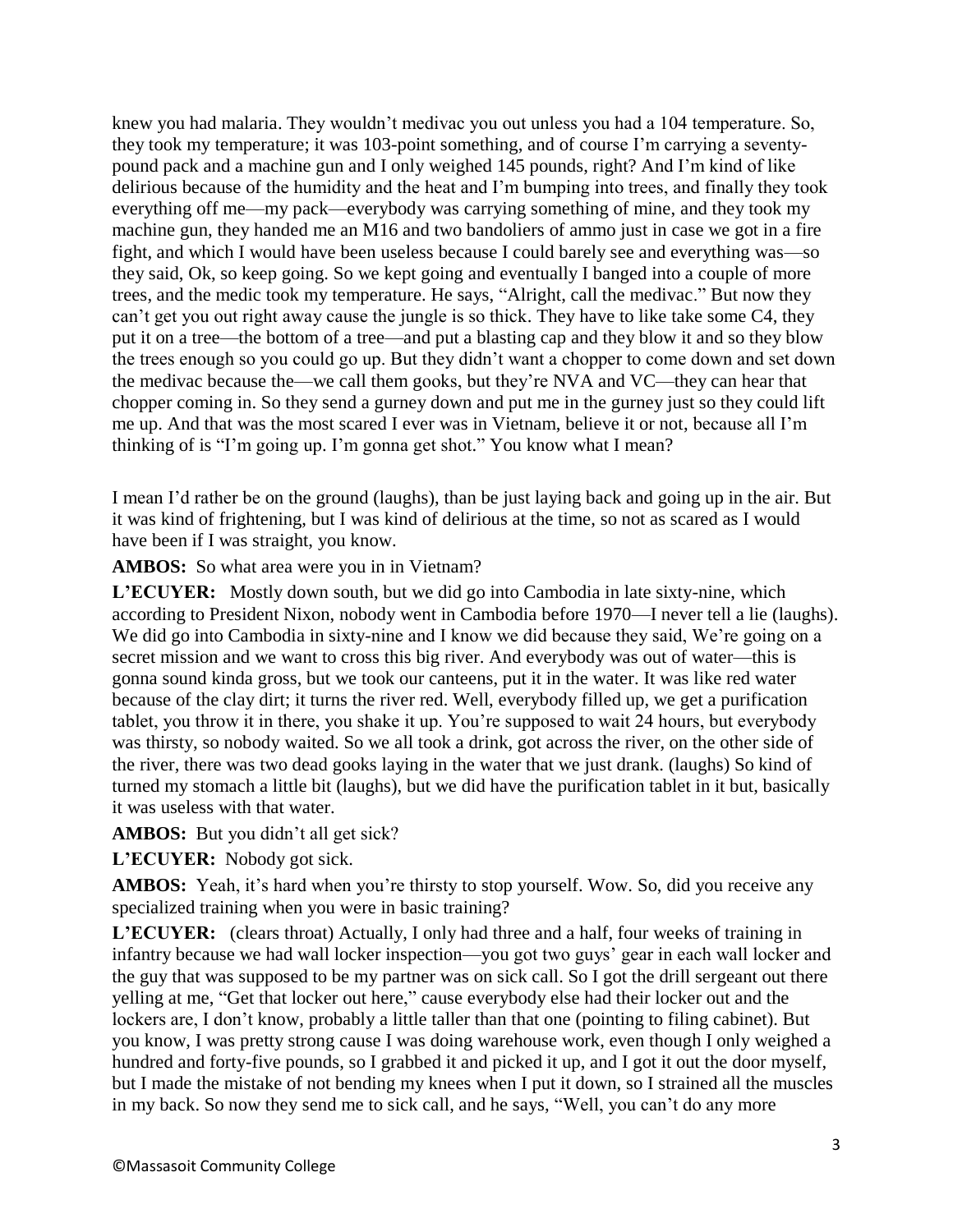training. You're gonna have to be the barracks guy for the next three or four weeks" or whatever. So I go, Alright. So that's what I did. And at the end of the training session, my CO called me in the office and he says, "Listen, I got two choices for you. You can take your orders—go to Vietnam—or you can do your eight weeks' training over again and get your orders and go to Vietnam. So, I says, "I really don't want to do another eight weeks' training." I said, "Well let me ask you something. Am I missing anything important here that I need when I get over there?" And he goes, "Oh no. They'll teach you everything that you want to know when you get there." Being naive like I was, I believed him. And most of the stuff he was telling the truth about, but there are certain things that I missed that is pretty important when you become the squad leader. Like we had to go out on recon one day, and they handed me a map. Well, I didn't have no map training, so I tell them that, and they says, Well, yeah, everybody had map training in AIT. And I goes, "Well I didn't." So, they said okay. So they give me like a five-minute course and (sniffs) I'm looking at the map and I still didn't understand it, so he gave me a compass, anyway. So they says, "You gotta take your squad" like I don't know, half a click through the jungle, "and then when you get to that point, if you don't see any movement over there, turn around and come back." I goes, "Alright." So you never walk through a path in Vietnam because that's what they booby trap. Any open area where it's clear, they know that the GIs are gonna walk down that path, so when you're going through the jungle, you have to cut your way with a machete because it's so thick. So you're making a path as you're going. So we got to that area, I looked at the map to go back, and I'm looking at the trees and everything. I goes, "I have no idea where the hell I am on this map." I says, "You know what? We're going right down that path." (laughs) where you're not supposed to. I says, "And I'll lead the way (laughs). That way if we hit a booby trap, it will be me." But we did; we made it back.

[0:15:54]

**AMBOS:** What does AIT stand for?

**L'ECUYER:** Advanced Infantry Training.

**AMBOS:** I got the 'IT' part.

L'ECUYER: So that was about the only thing that I really needed. The rest of it, they told actually had a guy save my life one time because he—this is after he died—he saved my life, which is hard to believe. I used to carry my hand grenades on my pack, and he said, "When you're going through the jungle, it's so thick that it could pull on your grenade and pull the pin out." So he says, "You bend the pins back, but," he says, "it still could break the pin off eventually. Every time you put your pack down, check your pack. You know, make sure your grenades are alright." Cause a lot of guys carry them inside, I don't know why I carried them outside. Anyway, one time I put my pack down—this was after he got killed after a fire fight and I put the pack down and looked at the grenades, and one of them was like hanging by a thread, so it must have got caught on a bush and broke the pin off, but it didn't completely come out. And I goes, "Oh damn!" Right? (laughs). So, I takes the grenade and I chose my platoon leader, I says, "Hey." I said, "This pin is like almost out. I'm just going to pull it out and hold on." Cause it won't go off unless the handle flies off. You can hold it like that with the pin out and it still ain't gonna go off. So, he basically told me—I says, "Well I'm gonna throw it." He goes, "Well you can't throw it here because it makes so much noise, it will attract the NVA or VC." So I said, "Well, what do you want me to do with it?" He said, "Well hold on to it until we come to a bomb crater." I goes, "That could be a while, right?" (laughs). So, I did—I had it squeezed, and my hand was almost white by the time we came to a bomb crater. Well, I don't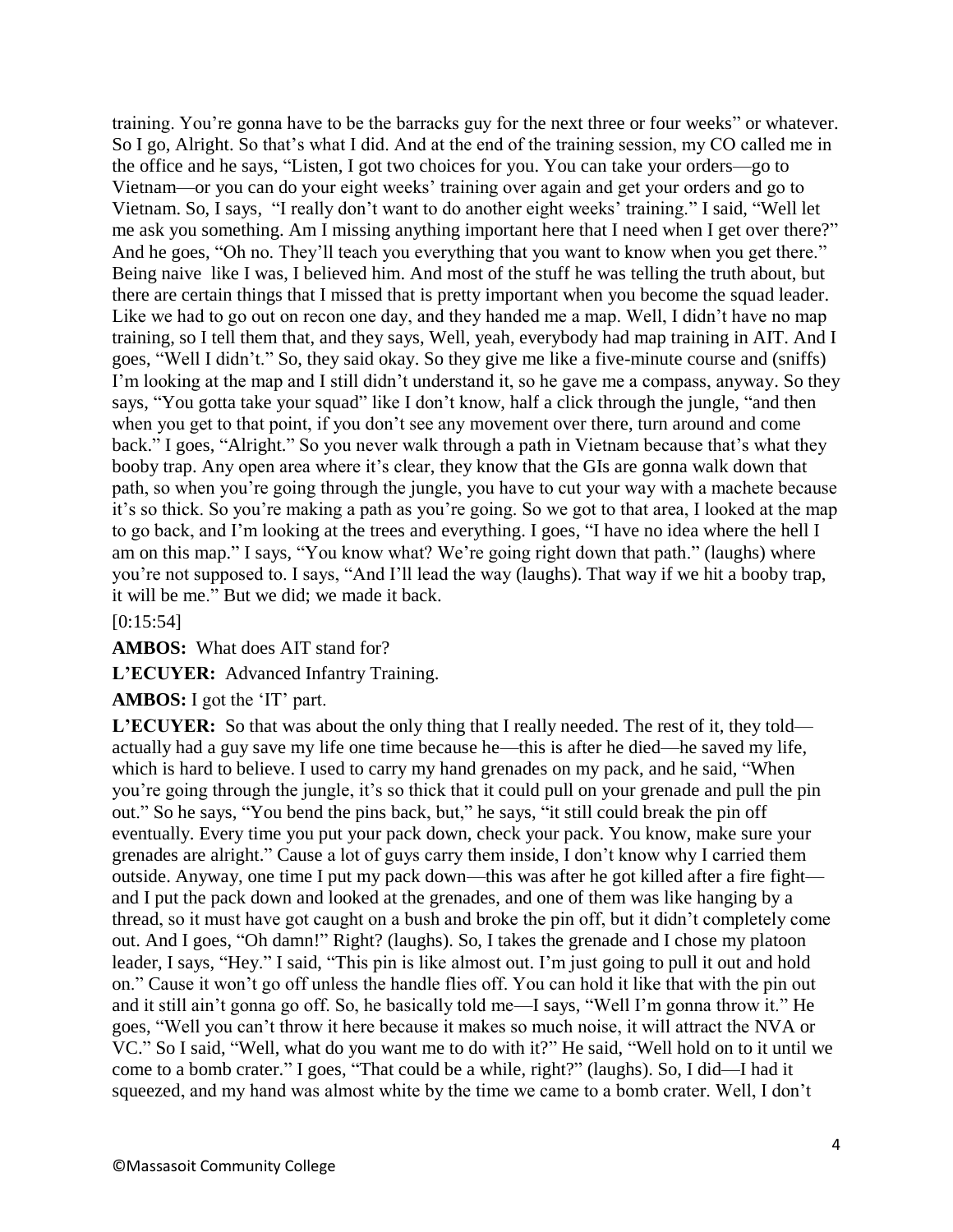know if you know what a bomb crater is. When they drop the bombs, they fill up with water from the rain. And if you throw it in there, it just goes poof. You know, you can't really hear it. So, that's what I did. But I probably was holding on to that for a half an hour or more before we came to one, which was—

**AMBOS:** Good thinking too, though, right?

L'ECUYER: Yeah, it's good because it doesn't make a noise, so it was still kind of frightening holding on to the grenade (laughs) knowing if you did let go of the pin, then you've gotta throw it then. But, I don't know. It is what it is, I guess.

**AMBOS:** He saved you by giving you that advice. So, what was the best part of your training or experience if there's such a thing.

**L'ECUYER:** The best part of the training?

**AMBOS:** Well, it's asking about training, but—yeah.

**L'ECUYER:** I don't know. The physical part was pretty good because I was always in good shape. I didn't really play a lot of sports in high school, but I had a kind of a team around—the group we hung around, we played football, baseball, basketball. We were always out. These kids nowadays are all playing with the phone or the computer or whatever. But my parents used to say, You're out, that's it. You're out for the day. So I was in the physical training—the PT test they give you. Well, they give you an initial one when you start. The highest you can score is a 500. And I scored a 490 without even doing any training on any of the things, which was probably one of the highest ones because I was in good shape. And I kinda like physical work anyway. PT, I liked that in high school too.

**AMBOS:** Do you recall any of your instructors?

**L'ECUYER:** Yeah. I mean I don't really remember their names, but I mean we had a Spanish drill sergeant—and we actually had two drill sergeants. One guy, he got orders to go to Vietnam, and I guess he was going airborne or something and our platoon was so good at physical training, they have competition between all the platoons. And he knew we were gonna win, so he took us all down to the PX the night before the training, which wasn't a good idea. And he was buying us beers, which is 3.2 beer. Well, everybody didn't feel good the next day when we did the PT, but we still won anyway. (both laugh) But, he got us pretty well loaded, you know. [0:21:08]

AMBOS: Was he trying to sabotage or trying to reward you?

L'ECUYER: (talking at same time) No, he just wanted to give us a good time before we went to Vietnam, you know. And he said, "Now this better not affect the results of this." (laughs) But everybody did pretty—I would've scored a five hundred, but it affected me because on the onemile run, my stomach was upset, and I made a hundred on all the other ones, but, you only had to do it in six minutes, and I went around, let's see—I went around three times in like four minutes, so I actually had two minutes to make it around one more time, which would've been no problem, but now my stomach started aching and I'm going, Oh God, I'm not going to make it. I was all ready to drop out, and my drill sergeant was behind me yelling, "You don't drop out on me—you keep running!" (laughs) So, I kept kind of like jogging, and I didn't make a hundred anyway. I only scored 497, I don't know, whatever it was.

**AMBOS:** Still pretty impressive. So, you spoke a little bit about your war-time service in Vietnam.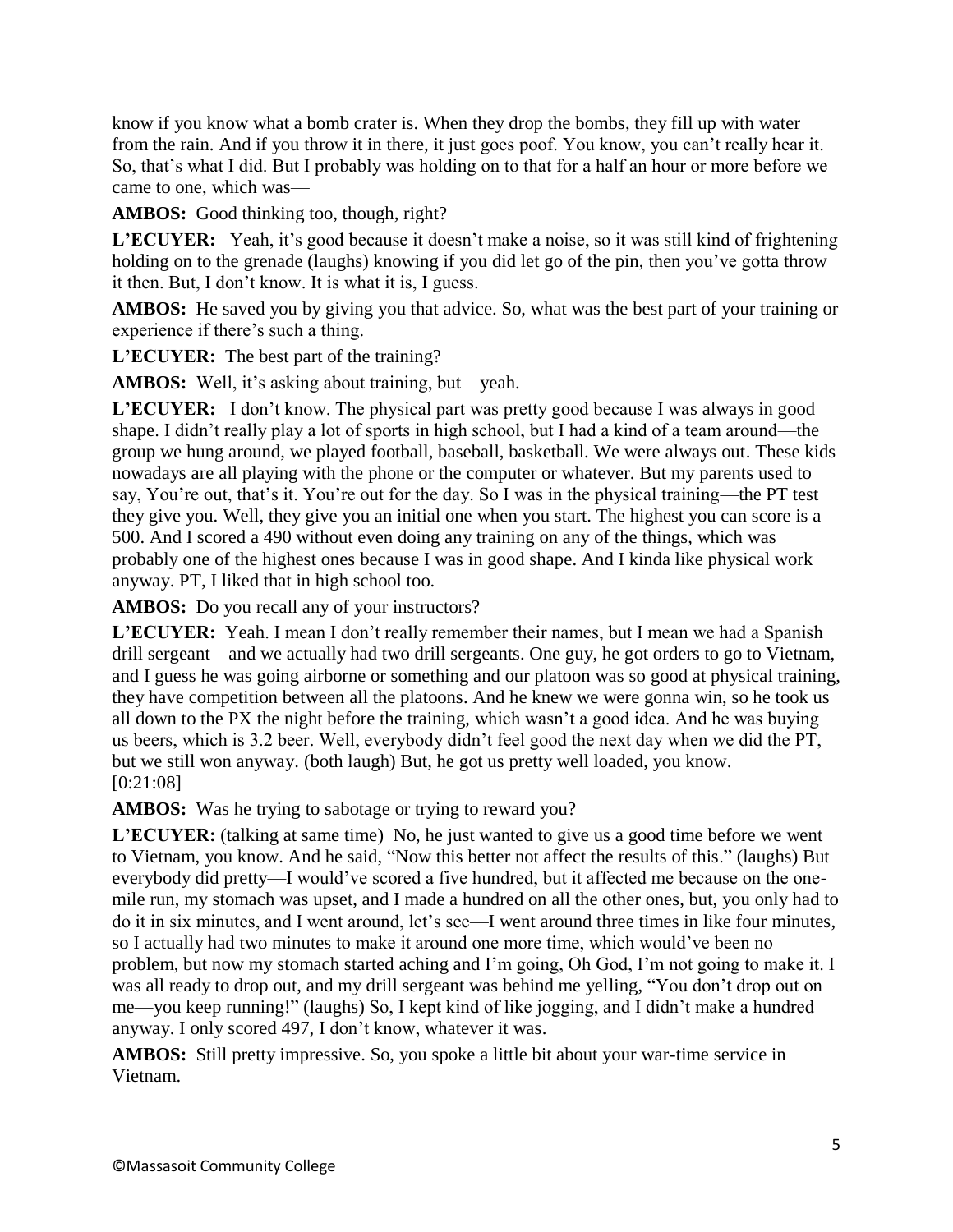**L'ECUYER:** Yeah, I was a machine gunner. Well, in the gun squad, you start out like an ammo bearer. You have to carry like three hundred rounds of machine gun ammo. They weigh like seven pounds apiece, so that's twenty-one pounds on top of your seventy-pound pack, which it's hard going walking through the jungle when you're carrying almost a hundred pounds of gear. But then people start getting wounded or killed and eventually you move up quick. I went to ammo bearer to assistant gunner, and then before you know it, I was the gunner because the assistant gunner got wounded, I believe. And then I was the squad leader because the gunner got wounded (laughs), and I took over the squad. And we kind of had a rookie gunner and I didn't know it, but he was a little more scared than most of us because we'd been in country for a while, and the first fire fight he got in, he didn't fire the gun; he kept his head down, so I'm yelling for him to, you know, fire out, and he just didn't want to get hit or wounded, so he kept his head down, and finally I went over and I had to take over the gun (laughs) because the assistant gunner actually should've taken over, but I think he was scared, too, because the bullets were kind of flying all around us.

[0:24:15]

**AMBOS:** Were you all about the same age?

**L'ECUYER:** Roughly, yeah. The best guy that was in our platoon—his name was Sergeant Goff [phonetic], Donald Goff. And he actually saved a lot of us, you know. He was the oldest one. I think he was like twenty—twenty-three, twenty-four, and that was old in Vietnam. Most guys were like eighteen, nineteen, twenty-years old. Mostly nineteen, getting out of high school and they get drafted or whatever, but, he was the smartest guy, I think, in our platoon. I still talk to him on the phone.

**AMBOS:** Oh, that's great.

**L'ECUYER:** But, he got cancer from Agent Orange in his esophagus, I guess. And I guess through the chemo and everything, it got rid of it, but he ended up with a touch of it on his liver, now, but he says eventually that's getting taken care of. He said he's starting to gain a little weight back because he was kind of a tall guy, and he used to weigh about one-ninety or something, and he went down to like a hundred and forty something pounds from the chemo and stuff, but now he's back to a hundred and sixty. So, he says he's starting to turn around, I guess.

**AMBOS:** So when you were squad leader, you were in charge of somebody who was senior to you, age wise?

L'ECUYER: Yeah, you had about, I don't know, seven or eight guys in the squad, so you were in charge of them basically.

**AMBOS:** And they were all your peer age?

**L'ECUYER:** Yeah, they were all young guys.

**AMBOS:** You were talking about the guy who was really scared. He joined your group later, then, if it was one of his first gun fights?

**L'ECUYER:** They eventually sent them back 'cause he was just too scared to fight (laughs), you know. It happens, you know.

**AMBOS:** But they would replenish—I don't know if that's the right word—they sent you another guy? (talking at same time).

**L'ECUYER:** Yeah, they sent another guy out. We actually had guy shoot himself in the foot because he wanted to get out of the field, so he ended up Long Binh Jail, I guess, that's what it was over there.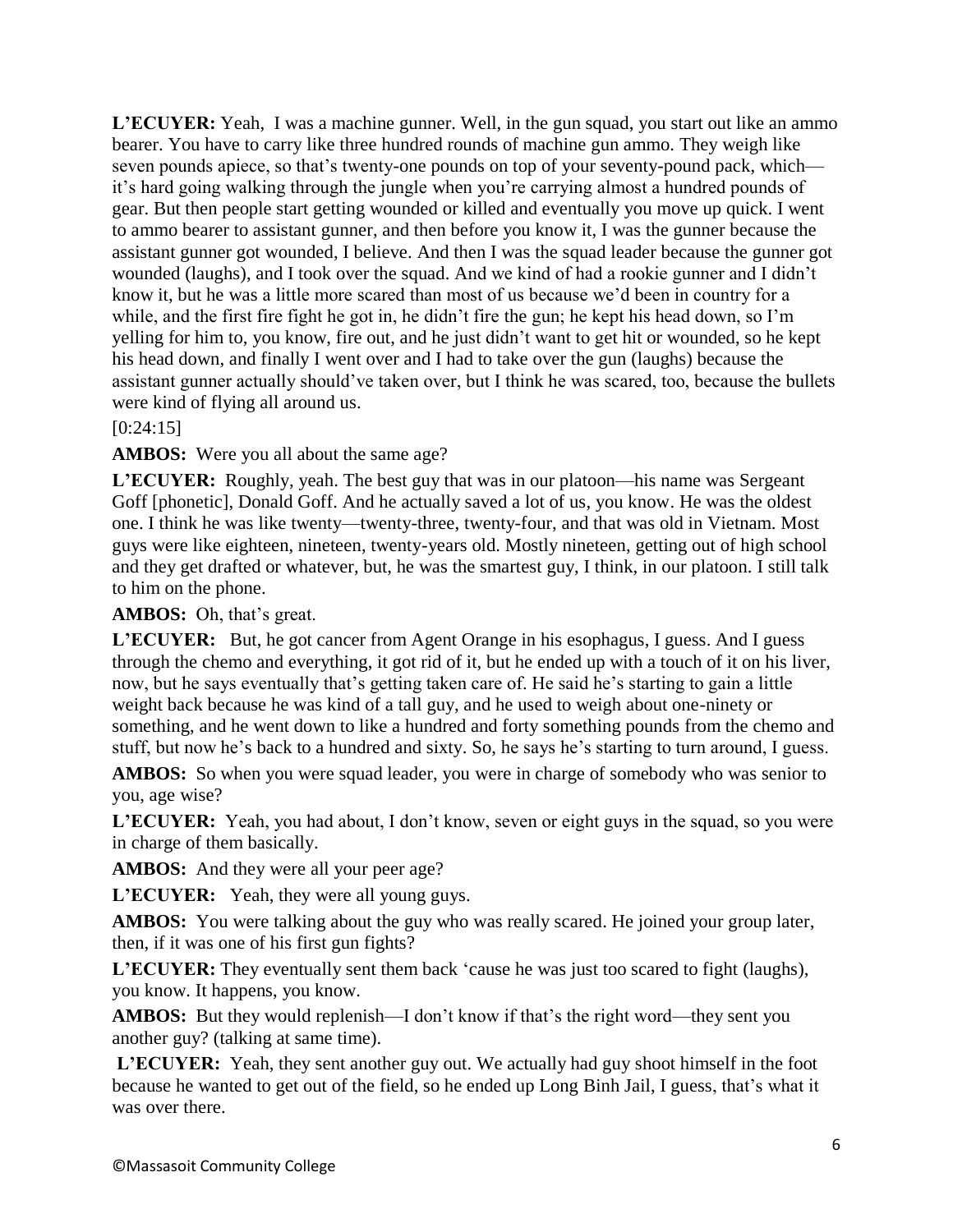**AMBOS:** Court marshalled that, right?

**L'ECUYER:** Yeah. He tried to say it was the enemy shot him, but everybody knew.

**AMBOS:** And all the transportation was by helicopter then?

**L'ECUYER:** Yeah. First cab is air mobile—but that's kind of like a (laughs) I don't know what. It's air mobile as far as taking you out and dropping you off, and then you hump through the jungle for about roughly thirty-something days, and then they pick you up and bring you back for like two, three days' rest, and then you're back out there for another thirty-something days. So air mobile, as far as going out and coming back. And then if there's like a hot area where they see the enemy, in the meantime, in the thirty-something days, they'll pick you up and they'll take you over, drop you off near that area so you can engage with the enemy. And they'll give you an air medal if you do twenty-five combat assaults. So I ended up, I don't know how many I did, but I got an air medal, anyways. I guess we were in action quite a bit (laughs).

## [0:28:03]

**AMBOS:** Did you have to carry all your supplies all the time, or did they drop them?

**L'ECUYER:** They would supply you every three days for like food and water and ammo. That was the basic necessities in Vietnam. Your clothes weren't a necessity. So, every now and then, they would drop off new clothes, but I counted days one time where we went thirty-seven days with the same clothes on, which is your heat and your sweating, and you basically couldn't sleep because you could smell your B.O. And the only way you could wash up in the jungle is you took a bar of soap, you stripped all your clothes off, you got in a bomb crater, a hole in the ground where the water filled up, and you washed up that way. But now you gotta put the same clothes on, so basically, you still smelled the same, you know what I mean? So, it wasn't a good thing to be a grunt (laughs).

AMBOS: So you say you're still in touch with Mr. Goff?

**L'ECUYER:** Yeah, Don, yeah. He was in Texas. Well, everybody had a nickname in Vietnam, and his was Tex. Mine, I had a bad nickname when I first got there because remember I told you I hurt my back? Well, when we first got there, we were in the rice paddies. Now they're sticking a seventy-pound pack on me with three hundred rounds of ammo and plus my M16 and a couple, two or three bandoliers, you know, ammo for the M16, which was basically—when you're going through the rice paddies, it goes up to your knees, and you're kind of walking like this. Well, my back was still sore from getting hurt, so I kept falling way behind, and everybody was way up there, and I was like a hundred yards away from everybody, and I was supposed to be in the first platoon. And they thought I was a loafer or something, and I told them, I said, "I can't do this. My back is killing me." So they sent me back to the rear for a few days. And eventually, we weren't in the rice paddies when they sent me back out again; we were on solid ground, so I could do that on solid ground, but I couldn't do it in the rice paddies. And I get the nickname Bad Back, you know. That was my initial nickname. Later on, they changed it when they knew I was alright and I wasn't bullshitting them. They started calling me Boston because they knew I came from Massachusetts. Everybody in the whole platoon, everybody had a nickname. [0:30:55]

# **AMBOS:** Are you in touch with anybody besides Tex?

L'ECUYER: Yeah, I went to my first reunion a couple years ago, and not a lot of the guys were there because we had guys killed and everybody has different versions of how people got killed because most of the time it happened at night, so you can't see that good, and whatever. One of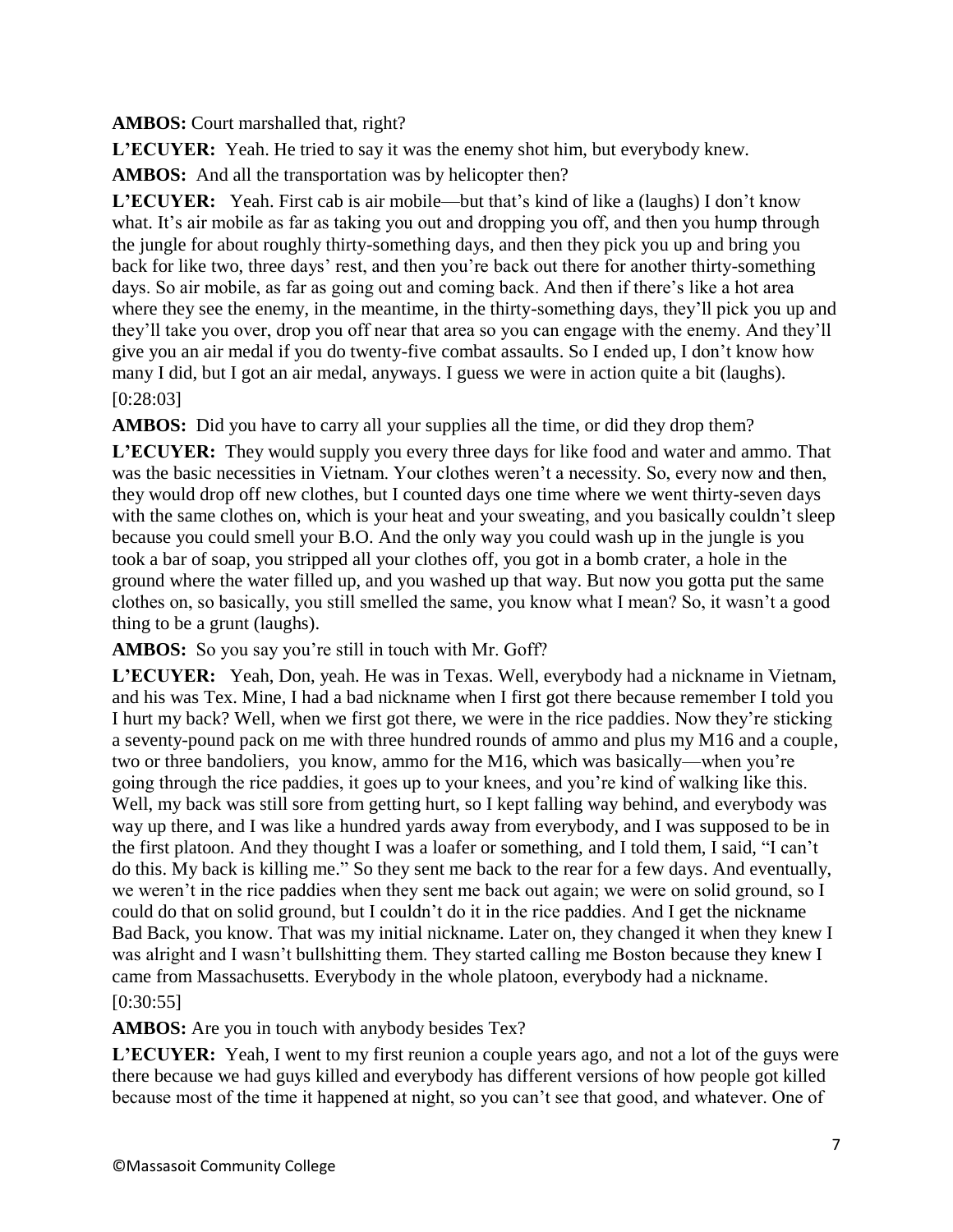them I talk to, he—actually I talked to another guy in New York to Tony Girodana [phonetic]. I talked to him because I met him at the reunion. He was in our platoon, too. But the other guy's, he's down South somewhere, Georgia or I don't know, Virginia, maybe? I don't know, I can't remember.

AMBOS: Who organized your reunion?

L'ECUYER: I guess they've been doing it for years, but I really didn't want to go because I thought that they're gonna start talking about war, different things, and I knew that it brings up cause I still get nightmares and stuff from different battles.

**AMBOS:** I hope this doesn't spur anything on.

L'ECUYER: No, not really, because we do the high school things all the time and it's kind of therapy for us. I go to a psychiatrist. Not that I'm nuts, but (laughs) I guess for the PTSD, and I see a counselor and stuff like that, and I'm on mediation for all that stuff.

**AMBOS:** I'm sure you've seen things that nobody should see, probably. When you were off duty and a couple days' rest, how did you spend your time?

**L'ECUYER:** Mostly drinking beer and (laughs) just having a good time and stuff. We still had to pull guard duty at night, switch off. But I mean the guys in the rear kind of treated us like shit because we get back there and we look like shit, you know. I'd be in ripped up fatigues and dirty with dirt, filthy. I mean it was good that we got to take a shower there and stuff but in the beginning, they're looking at us like mmm, you know, so kind of like irritated us.

AMBOS: Was there anything that you did for good luck?

**L'ECUYER:** Yeah. Actually, my mother gave me a Saint Christopher medal, and I wore that in Vietnam. But when we were going through a village, this Vietnamese girl come over—well, there was a few of them—they came over and they were selling sandwiches and Cokes and stuff, and we only ate sea rations the whole time, so I was a new guy, so I was eating canned food for like two weeks, and I go, You know, I think I'm going to buy a sandwich. So I see some of the older guys kind of looking and they didn't buy one, but I go, Well, I'll try it, you know. So, I took a bite of it and real grizzly and like the worst meat I ever tasted in my life, and I'm chewing on it and I'm going, Well, probably better than sea rations but not really. So, I took a couple more bites, and I goes, Nah, I can't eat that. So I finally threw it away, and one of the older guys says to me, "You know what you were eating there?" And I goes, "Well, no, but it was the grizzliest meat I ever ate in my life, right?" And he says, "Well, the Vietnamese, they kill the dogs, and you were eating a dog sandwich." I goes, "Are you shittin me?" (laughs) But, I guess that's what I was eating.

# **AMBOS:** Yeah. Wow.

**L'ECUYER:** Didn't eat it all though; I threw it away. You know, after a while you get used to eating canned food; I just got so used to it, I thought they were pretty good after a while.

**AMBOS:** If you're hungry enough, you'll eat it, right?

**L'ECUYER:** Matter of fact, I still got the—(jingling noise)

**AMBOS:** You got the can opener?

**L'ECUYER:** Yeah. They call it a P38.

**AMBOS:** Oh, look at that.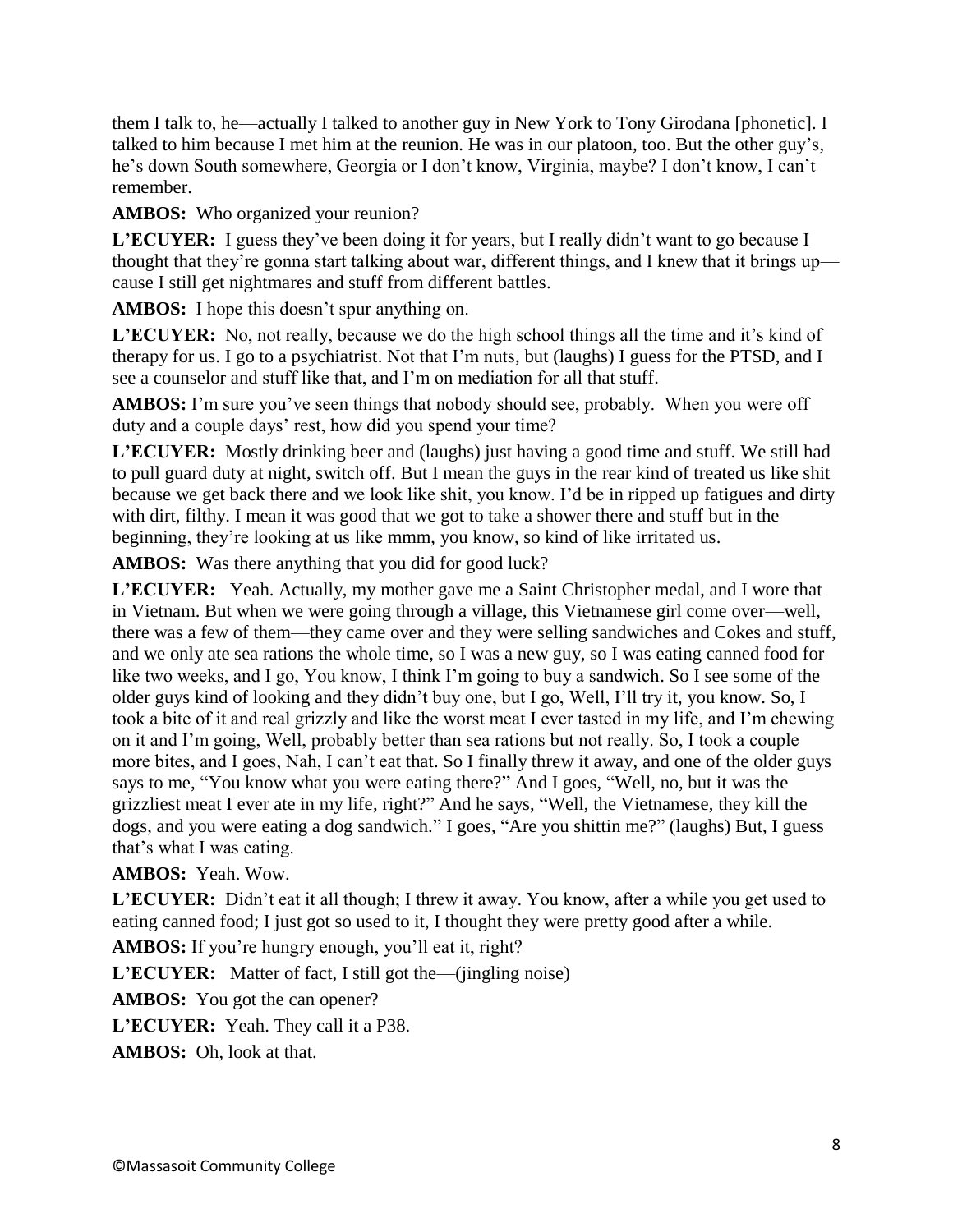L'ECUYER: You just hook it on a can, you turn it like that, it's almost like the can openers that they have nowadays, but they're a lot bigger, but this thing here just—and I had that in Vietnam, so survived fifty years (laughs).

**AMBOS:** So, when your service ended, do you remember when the day when it ended? You spoke a little bit about—

**L'ECUYER:** In Vietnam or the whole thing?

**AMBOS:** Either. Your last day in Vietnam was probably interesting, yeah? (both talking)

**L'ECUYER:** Yeah, I mean, it was a commercial flight coming back. It takes twenty-four hours. Well, we stopped in—where did we stop to refuel? I think Hawaii. I think we stopped in Hawaii to refuel. But the stewardesses, they were handing out beers to everybody, but they knew nobody was going to make it all the way back without falling asleep. It was like twenty-four hour flight, so most of us had a couple beers and we dozed off. I mean it was like when we got on the plane, everybody was sharing because you were happy you got back, but that was the happy part. When we got off the plane—I got off in California—and there was hippies there protesting with the signs, and they're trying to spit on us and calling us baby killers, and that was a downer because we just got out of war and we were really disappointed because we didn't know what was going on back here, the protests and everything. So we were going to go through the hipp go get them, and they had the National Guard standing there with M16s, and their orders were to shoot us if we broke through their lines. Even though we just got out of Vietnam, they were going to shoot us for going after these assholes—excuse my—but that's the way it was when we got back. And then they told us, Don't wear your uniform because people back here are all protesting. So it kind of was like a downer when you got back. It was nice getting on the plane and everybody was cheering, but after that, we were kind of forgotten people.

**AMBOS:** Where did you spend the last six months?

**L'ECUYER:** Fort Benning, Georgia. My last six months they gave me a job—a desk job—I was assigned it by then, and they said they gave me a desk job when I got in. I said, "I don't want the desk job." I says, "I want to go with the infantry unit." And they says, "Well, you don't have a choice; this is your job." So I go, "Oh, okay." The Colonel come in—this is my second day on the job—and everybody jumped to attention, and I was sitting there reading a paper. And he looks at me and he goes, "Don't you know an officer when you see one?" So I looked at him, and I goes, "Oh." So I put the paper down and I snapped to attention and everything and I saluted him and everything, so he goes, "What seems to be your problem?" Right? I goes, "I don't have a problem." I said, "This job is my problem." I says, "I told them I didn't want it." I said, "They gave it to me anyway. I want to be with the infantry unit." So he goes, "Well, I'll tell you what, Soldier," he says, "Starting tomorrow, you're with the infantry unit." (laughs) So he got me out of that job anyway, which was good. And when I went with the infantry unit, I liked it even more because we were training officers and sergeants to go to Vietnam, so we actually were showing them different things that because we were there for a year, and mostly all of us in our company were—not all were sergeants, but some of them were—and we got to train people to go to Vietnam, so I kind of liked that. Actually, I could yell at the officers and they couldn't do anything. (laughs). You know, showing them the mistakes they were making but that helped your life, you know what I mean?

**AMBOS:** Yeah. Wow. That sounds interesting. And when you came back, how did you adjust to civilian life?

[0:39:54**]**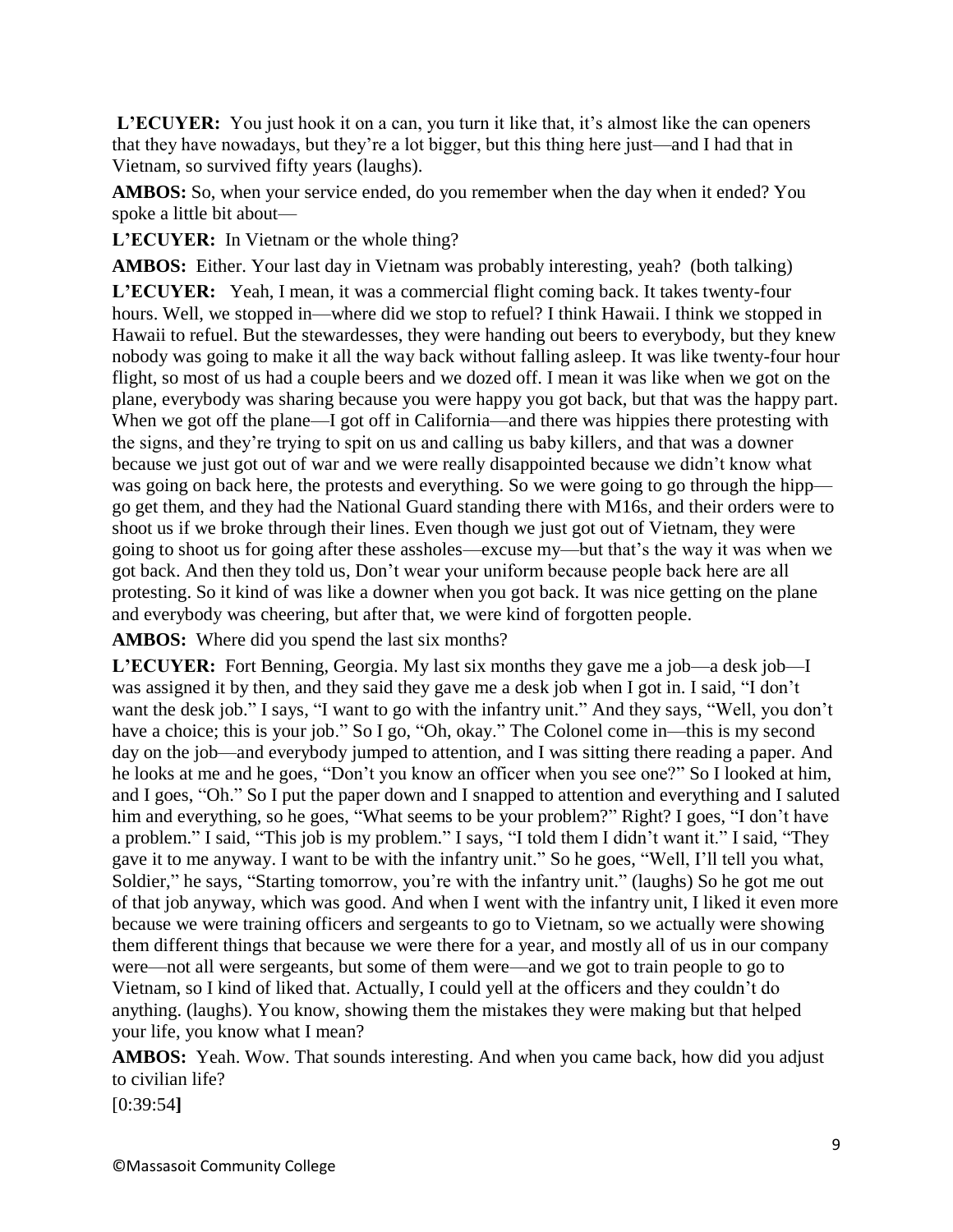**L'ECUYER:** Not too good. (laughs) Well, I came back, I got my job back, and I was working at Thom McAn, and I think my second week back, I had a couple friends working that I grew up with who were still working there, and they went in the National Guard or something but they didn't have to go to Vietnam. But they told me about this big guy, and they said, Oh, he's a don't mess with this guy, he's a tough guy. He weighed about, I don't know, two-hundred-fifty pounds or so, kind of on the chunky side, though, but he was big. And one day we were sitting around eating lunch, and I just told him, I says, "You know I think he's a bullshit artist because he tells everybody, Oh I did this, I did that." I said, "Most people like that, they tell you how tough they are when they're not really that tough." We're sitting there eating lunch, and I don't know if you ever did this or not, but we had ketchup packets; we're all banging them like this and it's going all over everybody, which is no big deal. But he had it on his hand, and I'm sitting on the side of him and he took this hand like this and he wiped it on my shirt, which I already had it on me, but to me, that's disrespectful. So I just looked at him and I didn't care how big he was, and I goes—and I was smoking at the time, so I had a cigarette in my mouth—so I took my cigarette out and he had his arm down, and I put it out on his arm, right? And he went Rrrrr, like this, he jumps up, right, and I knocked the table over, I says, "Come on, big guy, let's see how tough you are." So he goes, and I heard the union steward, and he didn't like me and he goes he's got a deep voice—he goes, "Don't hit him! You'll lose your job!" He didn't say him not to hit me, he said me not to hit him, right? So I goes, "Alright." So he says, "I'll see you outside after work." I says, "Okay I'll be out there waiting for you." So, evidently, some of my friends must have told him that I was a Vietnam veteran, and they says, You know, I wouldn't mess with that guy. He's kind of crazy. So he come over to me a half hour before work ends, and he goes, "Hey Bob," he says, "Why don't we just forget it." He says, "It was no big deal." I goes, "Oh, so you're backing down now?" He goes, "Well, no." He says, "It's not a big deal." I goes, "Okay," I says, "I'll forget it," but I said "I'm going to tell one guy that you backed down, and it's going to go around the whole warehouse," and I says, "Guess what? You're not going to be the big man anymore," I says. So evidentially, I told my friend there, and he told someone—and it goes around quick. And all of a sudden, he quit two weeks later (laughs) because he wasn't the big tough guy anymore, you know. I mean I wasn't a tough guy, I just told him I'm not afraid of anybody. But I did learn how to box when I was young cause my father was a boxer, my older brother was a boxer. They didn't fight pro, they fought amateur, but they showed me how to fight so, I still now—I'm sixty-nine years old, and I'm not afraid of anybody (laughs), so maybe because I am a little crazy, I don't know (laughs).

#### [0:43:27]

#### **AMBOS:** Did you use the GI Bill at all?

**L'ECUYER:** No. I should have, but I didn't really like high school, so I'm really kinda kicking my ass that I didn't. But, you know, like I said, I had a lot of problems with different jobs. That's why I worked like forty jobs in my lifetime. I don't like supervision, I guess. Most jobs I tried to take where I didn't have to deal with supervisors—I could just do my job and that's it. Once they tell you, that's it, you don't see them no more. And those are the jobs that I got along good with. The ones where I had people supervising me.

#### **AMBOS:** Micromanaging?

**L'ECUYER:** Right. I think it all goes back to Vietnam, too, because we had a CO that, he was top-ten in his class, so they made him a first lieutenant. Never been in infantry or anything like that, but they made him in charge of our company. And he was kind of an idiot, and we got in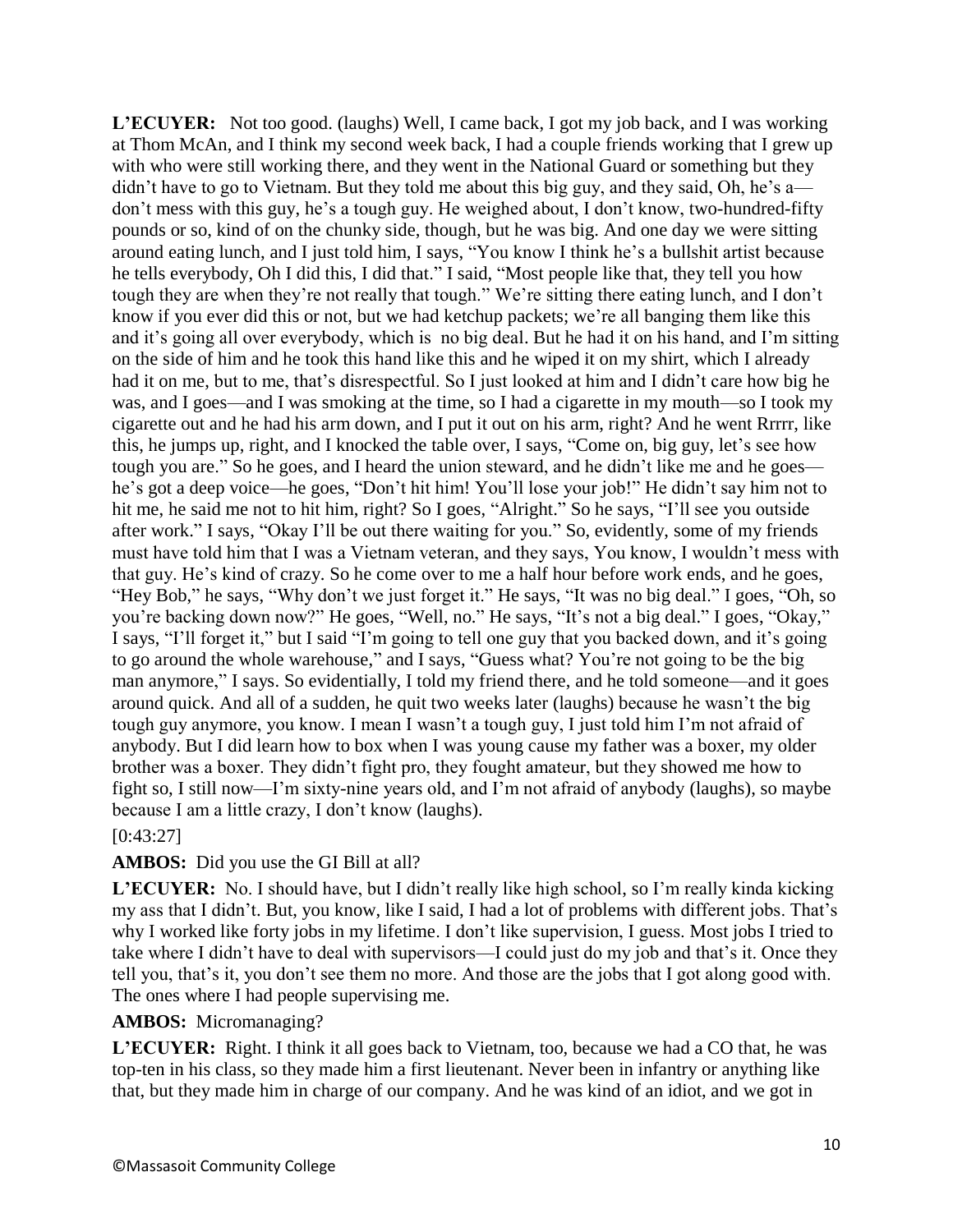well, kind of an argument. We were walking up and they had bunkers on top of the hill, and I was in the first platoon, so I called back with the RTO and I told him, I says, "Tell the CO that there's Gooks in the bunkers up there." And he goes, "Well, how does he know that?" Well, right then I was in my tenth month, I guess. I said, "Well, I heard chickens as we're coming up the hill." And that's what they do—they use them as a warning signal, and they grab and they choke 'em and there's dead silence." So that's what I told him. He thought I was nuts. He says, "I never heard of that." Well, he never did because he was never over there. So he goes, "You tell that sergeant to put his squad on line and to sweep through that bunker—like you see the Marines <u>do???</u> And I go, "You tell that CO that he's out of his mind and I'm not putting my squad on line walking through there." So he got back to me and he says, "Either do it or you're court marshalled." So, I says, "Okay, guys, we're gonna sweep through but" I said, "I'm telling you right now, we get in the middle, they're gonna open up on us." And that's what happened. We got in the middle, there was our platoon and a rifle squad, and we got in the middle and they opened up, and we were pittin??? out all day long, right, and you know, guys got wounded and killed and stuff, and I kind of—

#### **AMBOS:** Blame? Yeah..

**L'ECUYER:** Yeah, so that's where my supervise thing—I think that's what happened. And I did eventually try to get back to him to—I was gonna kill him, you know, cause he got people wounded and killed—but that first sergeant, he kind of stopped me and he says, "Bob," he says, "you can't go back to the CP because," he says, "I know what you're gonna do." (laughs) And he says "I feel like doing the same thing, but." he says, "It is what it is. I can't let you go." I says, "Alright." So, eventually, two days later, they flew him back in and he got a rear job. So by being a screw-up, he got a rear job out of it. So I guess that's the way it worked (laughs).

AMBOS: That's the way it does sometimes. It's frustrating.

**L'ECUYER:** I think they said he was incompetent, but they didn't—

**AMBOS:** You think he was incompetent? (laughs)

**L'ECUYER:** (laughs) I know he was.

**AMBOS:** What do you wish more people knew about veterans?

L'ECUYER: Do I wish more people knew about that?

**AMBOS:** No, what would you like people to know about veterans?

L'ECUYER: Well, just that they're like normal people, you know. I mean, the press really went down on the Vietnam veterans. Every time something happened, it was negative. They would say, Oh well, Vietnam veteran did this—he shot up the post office or he robbed this place or he did that. But anything that was positive, you didn't see in the papers. Now I had a friend of mine who was a marine I grew up with, and I don't know if you know where Lake Quinsigamond

is in Worcester. Well, he belonged to the Marine Corps League, which was part of Lake Quinsigamond, and this kid crawled out—walked out on the ice and he fell through—a little kid—fell through the ice. And I guess he was out having a beer in the back, and he saw the kid go down, so he grabbed a branch and he crawled out on the ice, pulled him out, and saved his life. You didn't see anything in the paper about that. Now that would be something positive, but you never saw—if a Vietnam veteran or a Korean veteran or any veteran, if they did something positive, they liked the negative stories. The negative stories sell papers. The positive ones don't, obviously.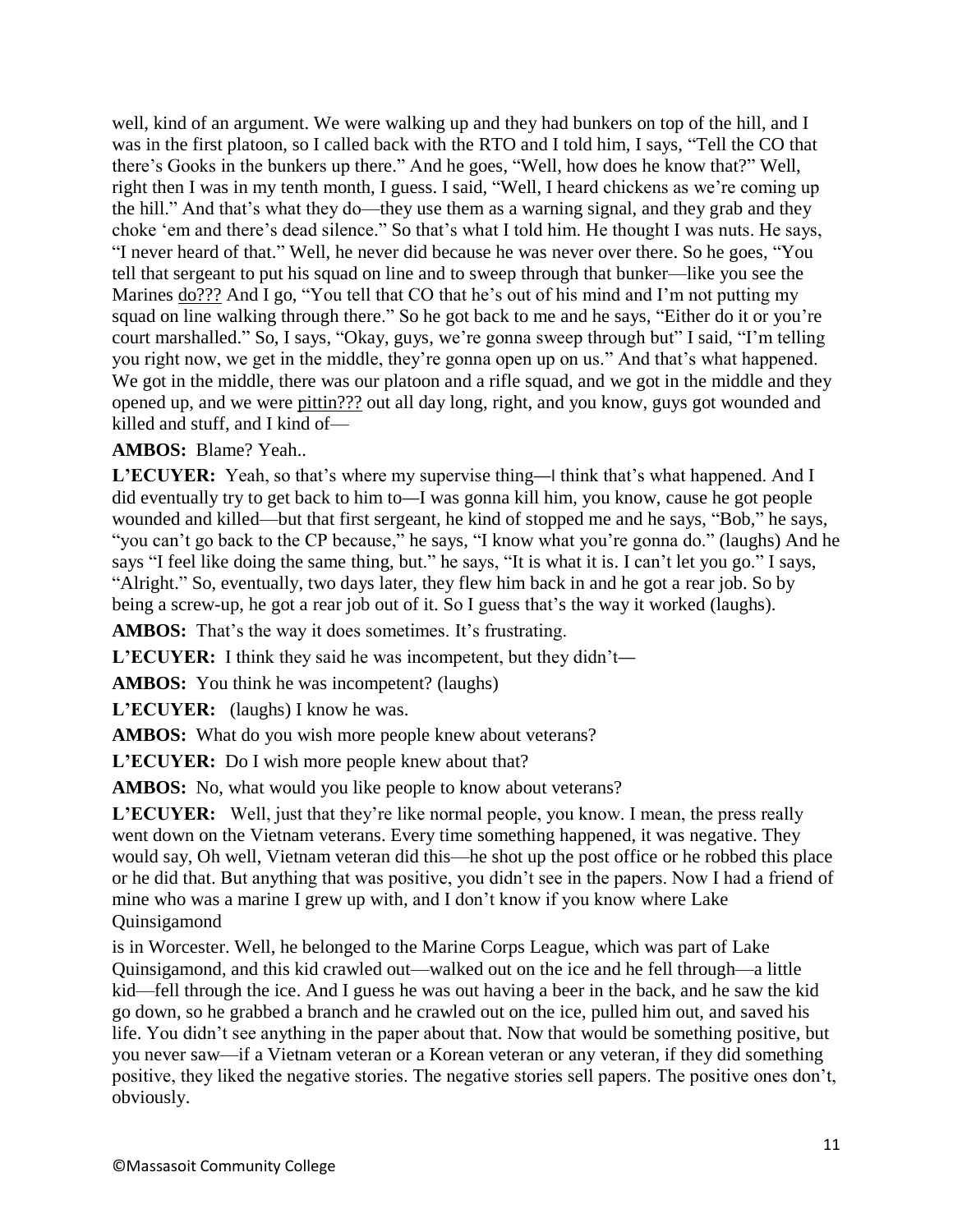**AMBOS:** What would you like people to know or remember about your story?

**L'ECUYER:** I was just doing my job in Vietnam. The true heroes in Vietnam were the ones that died in Vietnam. That's my opinion. Not everybody has that opinion, but I mean, that's my opinion. You did your job and that's it, you know.

AMBOS: Well, thank you for your service. I appreciate it. We have been going for 50 minutes. I don't know if you're winding down. You've got me all verklempt talking about it (RE laughs). Is there anything else you want to add? You have very interesting stories. If there's something that you've just thought of.

## [0:49:57**]**

**L'ECUYER:** No, I had a lot of, like I say friends and you know they tell you don't make friends with people in your unit because you might see them today and they might be dead tomorrow. So I did have one guy that I kind of got like really got close to, and they tell you not to, but he came from Tennessee and that was his nickname, Tennessee. And what happened was he went back for a three-day rest supposedly to get his teeth worked on for dental work or something. And he had gone to Hawaii, met his wife because he was married. And I guess they had like a honeymoon in Hawaii, and that was his seven-day leave or whatever. But we were coming back to Quan Loi where he was, and we got back there and I was ready to meet up with him, and they told me he got killed the night before. So, that kind of really got to me because I guess he was killed by friendly fire, too. Somebody on the LZ had a tank and when they got to the ground people came in to attack, they set the tank up; it was supposed to be set up between the bunkers, and the guy hit the bunker with a beehive round and it was like ten of them on the bunker, they were all partying, having a good time until they started ground attack, and that's when they were ready. They got their rifles, but it was too late. The guy shot the tank, and boom, blew them up and killed them all. And that was the worst. There was other guys that got killed, but I was really close to him.

**AMBOS:** Yeah, that's sad. And you're part of a group in Worcester now? A veterans group?

**L'ECUYER:** Yeah. I belong to the Vietnam Veterans for the Community and we get high school kids up there—different high schools and tell them all about—we have a question-answer thing where they can ask us any question they want. And usually the kids, they're reluctant to ask you if you killed somebody in Vietnam. But most of us are combat veterans that belong to this group, so we get that away—they won't ask you—we just tell them. We'll say, You want to ask us if we killed people in Vietnam? Well, the answer would be yes because it was either you kill them or they killed you. So, that was your job, you know. So, they don't like to ask that question cause I guess they're afraid how you're gonna react. But, that's the first question we get out of the, you know. But we tell them where the food was, the water, any question they want to ask, we tell them. And it's good for the high schools cause like I said, there's nothing in textbooks where they can read about Vietnam, where if you're all combat veterans, you could tell them anything they want. We tell them about the snakes, the scorpions, the tarantulas, there were tigers, we never ran into any tiger. One of the guys in our group did. They killed it, I guess, because they were afraid it was gonna attack them. But there was Asian pit vipers, bamboo vipers, all kinds of snakes.

**AMBOS:** So you not only have an enemy, you have Mother Nature to worry about.

**LeECUYER:** Everybody smoked in Vietnam, too. And you know why they smoked? If you went through a stream or a river, ten out of ten times, you're gonna have leaches on you. And they go for all your wet spots, underneath and around, your crotch area, you know. And so if you